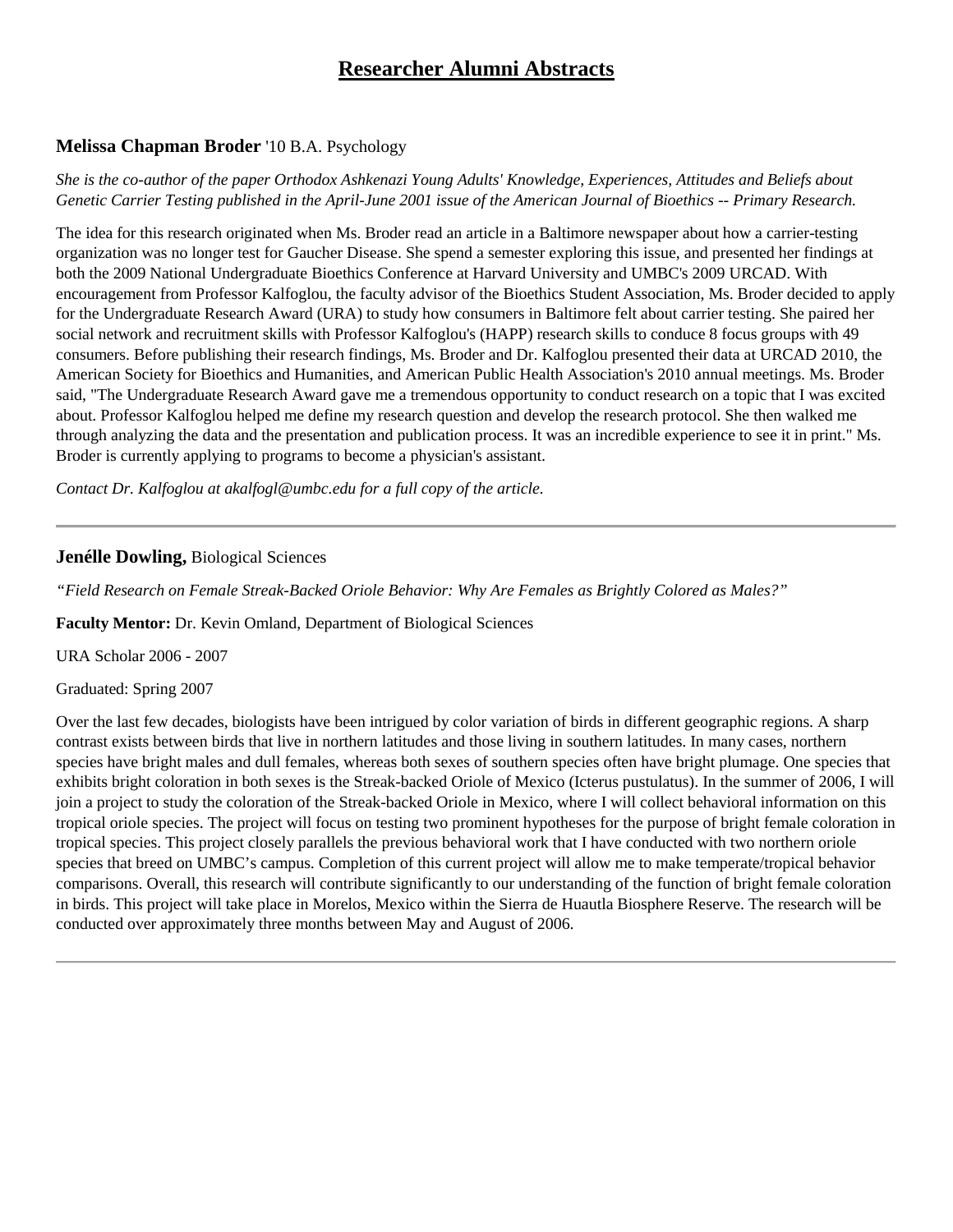# **Christie Finn,** Music

#### *"Movement and the Singer"*

### **Faculty Mentor:** Professor David Smith, Department of Music

### Graduated: Spring 2007

### URA Scholar, 2006-2007

With the Undergraduate Research Award, I plan to continue conducting my personal investigation in the field of classical (operatic) vocal studies. This time, my research will be centered in the area of movement—the physical relationship and presence of the body of the singer and how this relates to the music and drama produced. I plan to use the Undergraduate Research Award to attend the highly acclaimed summer vocal/movement program at the Wesley Balk Institute in order to study with well-known experts on this topic. Through this research, I will become more educated on the human body and the methods with which to engage oneself entirely in singing and acting, and this concentrated work will ultimately help me become a better singer. Side products of my research will include my senior recital (and perhaps a second recital during my senior year), graduate school auditions, and a performance of Luciano Berio's "Sequenza III" at URCAD 2007 (a piece which combines movement, acting, and singing and is exceedingly difficult). I also plan to teach other singers at UMBC what I have learned as I work in and with the UMBC Vocal Arts Ensemble.

### *"The Art of Auditioning"*

#### **Faculty Mentor:** Professor David Smith, Music Department

#### URA Scholar, 2005-2006

With the Undergraduate Research Award, I plan to continue conducting my personal investigation in the field of classical (operatic) vocal studies. This time, my project will not only involve the continual learning of my art form, but also geared towards the business side of the career of the opera singer, as I research auditioning: methods, expectations, how to prepare for auditions for an opera company, and other aspects of the art of auditioning. While participating in a different highly-acclaimed program this coming summer, at the International Lyric Academy in Rome, I will receive top-notch instruction from the best vocal instructors and performers in the world, continue to study and grow vocally and in my knowledge of opera (with private lessons and coachings and by participating In full opera performances and solo concerts), and garner as much information as possible about the opera business from that faculty of the school. With the skills and knowledge that I learn, I prepare for and actually audition for apprentice programs at three major American opera companies in the fall (St, Louis, Des Moines, and Opera North), share my knowledge (as well as a song or two) with the UMBC community at URCAD, and use my research to help my career (as well as share my research with other aspiring to the same profession).

### *"A New Approach to Opera"*

### **Faculty Mentor:** Professor David Smith

#### URA Scholar, 2004-2005

With the Undergraduate Research Award, I plan on conducting my personal investigation in the field of vocal studies, with a focus on classical opera. While participating in a highly-acclaimed program at either the International Institute of Vocal Arts (IIVA) in Chiari, Italy or the Heifetz International Music Institute in Wolfeboro, New Hampshire, I will receive top-notch instruction from the best vocal instructors and performers in the world, stretch and discover my own vocal abilities, study languages, and research opera, bringing new interpretations to an archaic genre of musical theatre. With the skills that I learn, I plan on helping restart the opera workshop program at UMBC and bring back the aesthetic and musical joy of opera to this academic community.